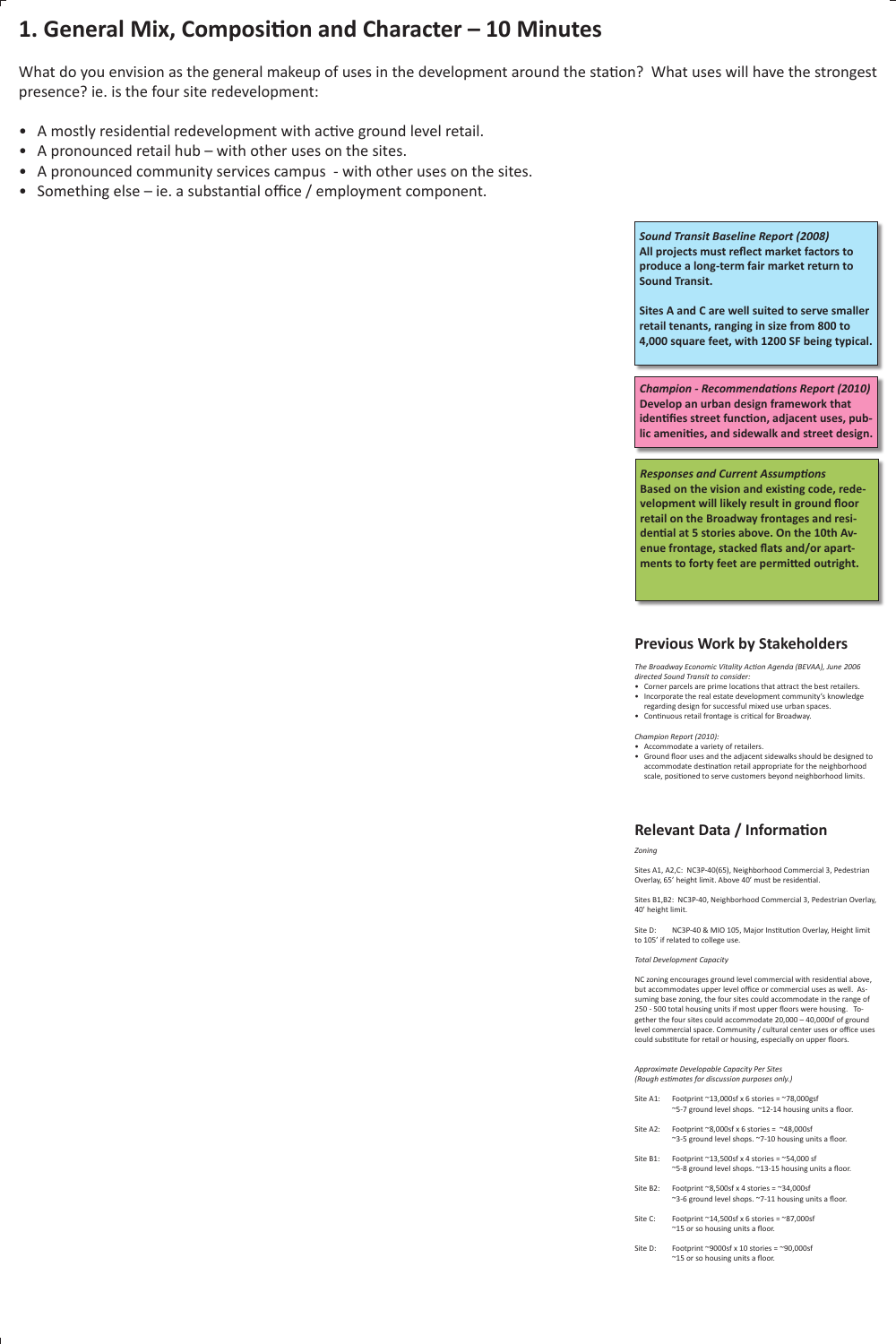# **2. Retail and/or Office – How Much / What Kind / Where? - 10 Minutes**

Generally speaking:

- How much of the retail should be targeted to small local business some, most, all? Where on the sites should they be?
- Should there be a larger anchor tenant, and what type of business might that be? Where might it be located?

- Demographic shifts have led to a preponderance of specific types of retail that serve those in the immediate vicinity, but not the greater Capitol Hill neighborhood.
- New office development should be planned with caution and only undertaken after strong commitments by tenants are made.

*Market and Development Feasibility Analysis (2003):*

*The BEVAA directed Sound Transit to consider (2006):*

- Corner parcels are prime locations that attract the best retailers. •
- The Broadway station should encourage dense, attractive commercial activity.

*Sound Transit Baseline Report (2008):*

- Encourage developers to include distinguishable, diverse, and active retail uses adjacent to the transit station.
- Ground floors should feature neighborhood retail spaces targeting smaller neighborhood services and be small and flexible to expand or to be used in alternative ways —such as by arts organizations, art studios, or childcare — to reflect changing demands.

- NC3 zoning requires non-residential uses at street level on arterials.
- The P (Pedestrian) Overlay requires street level uses be pedestrianoriented non-residential uses such as entertainment and restaurants.
- The Station Area Overlay prohibits uses that are not supportive of walkable neighborhood areas or uses that are automobile-related.
- The NC3-40' zone on the 10th Avenue sites does not require retail or commercial ground floor uses.
- Code requirements and market demand are expected to ensure the inclusion of retail, which will contribute to Broadway's economic, cultural, and social vitality.
- Retail tenancy choices are best made by the developers obtaining the development rights through the RFQ/RFP process.
- The market is unlikely to support a large anchor tenant. The TOD developer, responding to market conditions and factors, should determine the retail composition of the development sites.

• The Capitol Building: ~40' deep. (American Apparel, Bleu Bistro etc.) **Note:** Total depth of sites A and B is in the 60' to 80' range.

*Champion Report (2010):*

### **Previous Work by Stakeholders**

*Retail Space Depths - Comparisons*

- Brix Building: ~48' deep. (ie. Vivace, Dilletante)
- Joule Building: 81' deep. (ie. Qboda Mexican Grill, several vacant.)
- The Broadway Building: ~53-82' deep. (La Panera, Genki Sushi etc.)

*Retail Space Size - Comparisons*

- Qdoba Mexican Grill: ~2,900sf
- Molly Moon's (Cap. Hill): ~750sf
- American Apparel (Cap. Hill): ~950sf
- RiteAid: ~9,000sf
- Walgreen's (Pine / Broadway): ~11,000sf
- Urban grocery stores: 20,000 40,000sf range •
- Large retailers urban: (i.e.. Gap, Target) 15,000 30,000+sf range

**Note:** Ground floor plates of the three Sound Transit parcels along Broadway total about 47,000 square feet.

*Approximate Commercial Space Retail Rents: (\$/SF)* 

- 1st floor retail in a new building on Broadway: \$35-\$40
- 2nd floor retail in a new building on Broadway: \$20-25
- Retail in a nearby new non-Broadway building: \$20-\$25
- 2nd floor office in a new building on Broadway: \$25

*Approximate Average New Construction Cost:* 6 story building (wood frame over concrete base) \$150-\$200/sq. ft.

## **Relevant Data / Information**

*Sound Transit Baseline Report (2008)* **Sites A and C are well suited to serve smaller retail tenants, ranging in size from 800 to 4,000sf with 1,200sf being typical. Second floor retail should not be considered and all space entries must be at grade.** 

*Champion - Recommendations Report (2010)* **Nagle Place and E. Denny Way - Ground floors should feature neighborhood retail spaces targeting smaller neighborhood services and be small and flexible.**

**Broadway & E. Olive - Ground floor uses and their adjacent sidewalks should be designed to accommodate destination retail appropriate for the neighborhood.**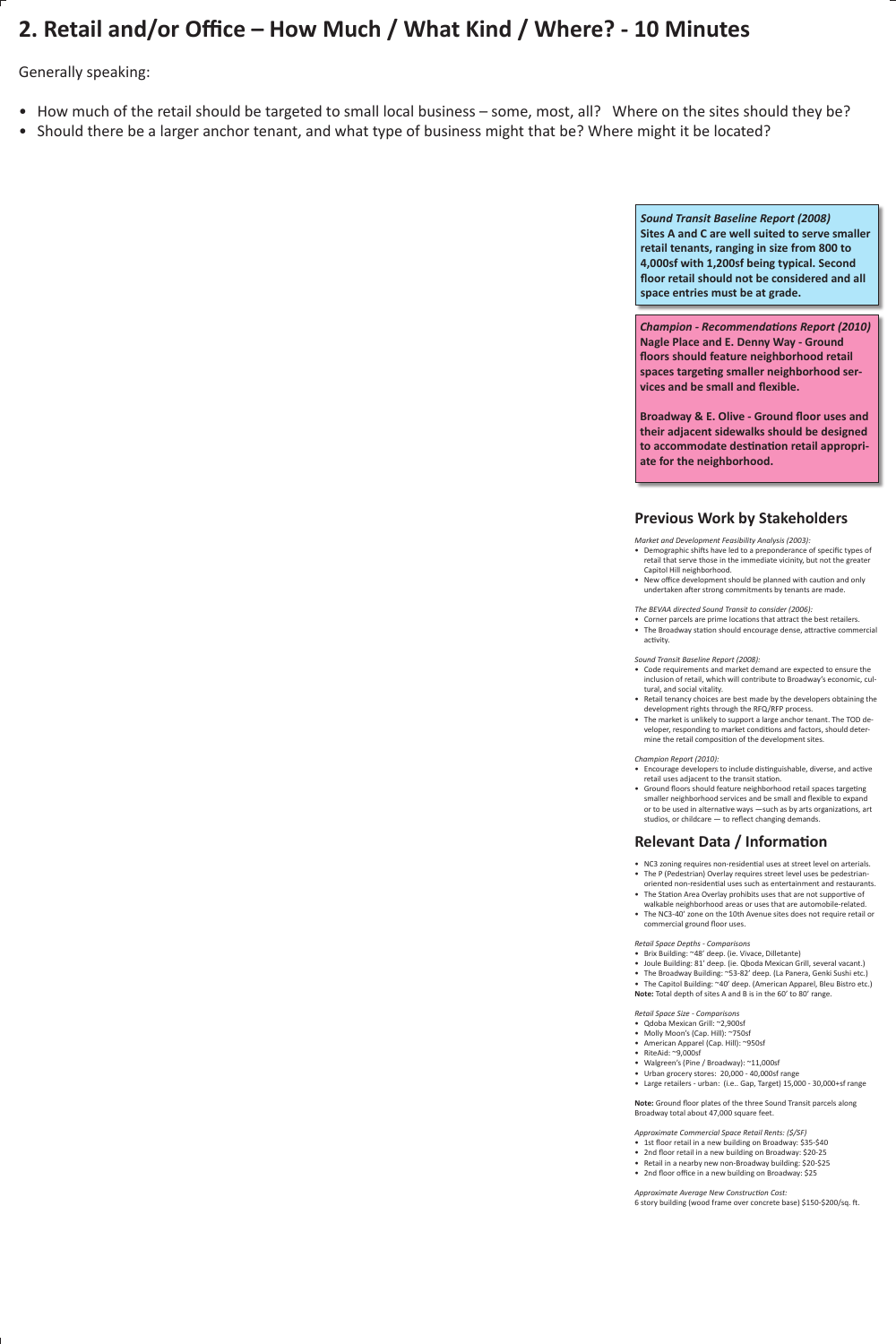# **3. Housing – How Much / What Kind / Where? - 10 Minutes**

Generally speaking:

- About how much of the housing in the redevelopment should be affordable housing?
- What type of affordable housing should be the primary target Moderate Income, low income, very low income, special needs, senior?

*The BEVAA observed and recommended (2006):*

- A housing supply that enables a broad spectrum of people with various occupations and income levels will support the vision for Broadway's best future, will help protect the artistic, cultural and lifestyle assets of the neighborhood, and will make it a more economically successful district.
- Work with the City, Chamber and non-profit housing developers to: - Set a significant goal for affordable housing
	- Identify effective land disposition and development strategies along with financing tools to implement the goal
	- Consider SCCC's interest in additional housing for its international students.

• A broad balance of housing is needed on Capitol Hill, and a mix of both affordable and market rate housing would bring balance.

• In an effort to bring investment to the community while mitigating displacement, incorporate affordable housing and affordable local business space.

*Sound Transit Community Forum:*

*Champion Report (2010):*

- Very Low Income: Affordable to those earning 30% AMI and below. •
- Low Income: Affordable to those earning 30%-60% AMI
- Moderate Income: Affordable to persons earning 60%-80% AMI

*Sound Transit's Draft Housing Market Study (May 2000):*

Assuming no new unknown projects are completed, it is anticipated • that by 2015 demand for new market rate apartment units located on Capitol Hill will exist to support a new project. In addition, demand for income restricted apartments, both family and senior units, will exist in 2015. Feasibility analysis, based on project specific conceptual design work, is the subject of additional study.

### **Previous Work by Stakeholders**

*Sound Transit Baseline Report (2008)* **Affordable housing is market-driven and will be an issue that the community will pursue. Affordable housing can be built on land acquired at fair market value. What constitutes a significant goal also needs to be defined.**

*Champion - Recommendations Report (2010)* **Encourage creative partnerships between affordable housing developers and market rate developers to create a mixed-income project.**

*Responses and Current Assumptions* **Sound Transit and the City of Seattle Office of Housing continue to explore affordable housing options and will coordinate with development professionals in the community and private and non-profit housing development entities.**

*Affordable Housing Classifications (AMI - Area Median Income)*

*Sound Transit Online Housing Survey Results*  Definition of "affordable"

• 33% said it is for the average full-time worker.

• 20% said it is for people at 80% AMI or below. Desired proportion of affordable housing on Broadway

- 64% said 50% or less of all units should be affordable
- 31% said 50% or more of all units should be affordable

*Identified need in neighborhood* 

Unmet demand exists for 8,263 units affordable to households earning 60% AMI in the Capitol Hill. This unmet demand is expected to increase by 1,719 units to 9,982 units when light rail opens.

*Funding Resources for Affordable Housing*

- Seattle Office of Housing Sources
- Low Income Housing Tax Credits (WSHFC)
- No funding for State Housing Trust Fund

*Development Capacity for Housing*

Under base zoning, the four sites could accommodate in the range of 250 - 500 total housing units if most upper floors were housing.

*Approximate Average New Construction Cost:* 6 story building (wood frame over concrete base) \$150-\$200/sq. ft.

# **Relevant Data / Information**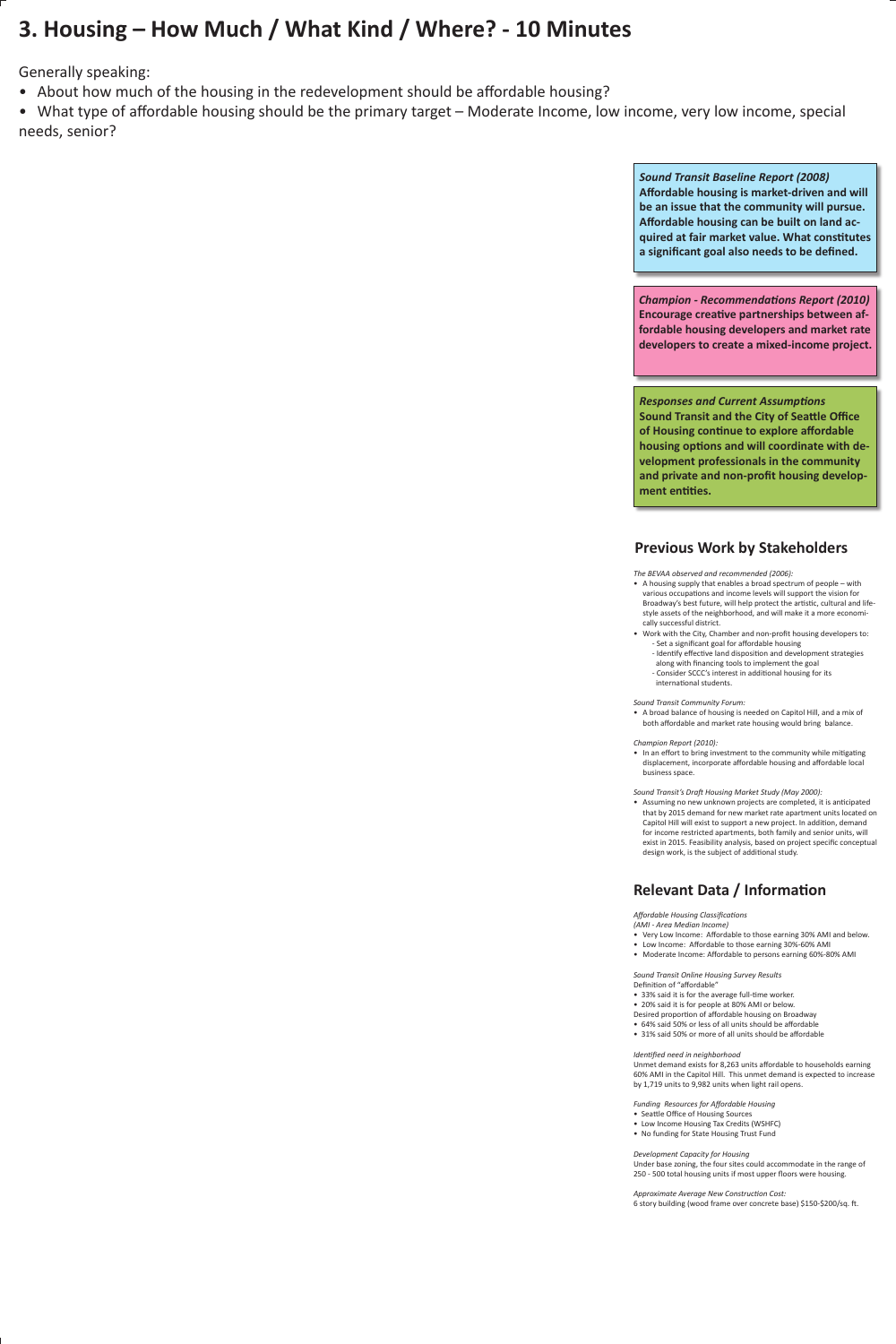# **4. Community Facilities & Services - 10 Minutes**

Generally speaking:

- Should the community center be co-located with other community elements such as artists spaces, live/work spaces, etc.
- Should the community center have adjacencies, and/or an ownership connection with the affordable housing?
- What uses adjacent to the station plaza (Nagle Place Extension) are best suited to activate the plaza?

*City of Seattle Concept-Level Station-Area Planning Recommendations Human Services section (2000):*

- Support human services in the station area that can benefit from easy access to buses and light rail, and will serve Capitol Hill residents and others in nearby communities.
- Explore options for new childcare facilities and other appropriate ser-• vices as needed by the community.
- Work with Sound Transit and property owners to provide space af-• fordable to organizations providing human services locally.

• The cost of increasing the height from 65 to 75 feet did not make up for the cost of providing below-market rent for arts organizations. The main reason was the construction type required by Building

• However, in zones with a 40 foot height limit. It is likely that in such areas the incentive would be successful, because the building would use standard wood frame construction even with the additional height. This option merits further analysis.

• Provide a permanent home for the Farmers Market. Incorporate the ability to host a variety of activities such as street vendors, artists, festivals and block parties.

*The CODAC Report, Appendix J:* 

Code.

#### *Champion Report (2010):*

*Sound Transit Baseline Report (2008)* **Sound Transit will award development agreements for the Capitol Hill sites consistent with its real property disposition policies, procedures, and guidelines.**

*Creative Crossroads*

**Creative Crossroads is currently identifying a vision and strategy for creating a community cultural space in the Broadway Station Area. The group will develop recommendations on the size, uses and siting of the space as well as next steps for creating the management capacity, funding and development incentives needed to realize this vision. Findings of the Creative Crossroads group will fit into the urban design framework.**

### **Previous Work by Stakeholders**

*Champion - Recommendations Report (2010)* **The spatial needs of Capitol Hill's many nonprofit, LGBT, cultural, and community organizations are underserved; provide multi-use space for pre-selected organizations in the new development.**

**Provide a permanent home for the Farmer's Market.**

## **Relevant Data / Information**

*Example - Miller Community Center*

- Multipurpose room: 52x41, 2,132 Sq. ft., accommodates 150 people, rents at \$50/hr
- Small meeting room: 16x14, 224 sq. ft., accommodates 15 people, rents at \$30/hr
- Gym: 97x68, 6.596 sq. ft., rents at \$40/hr •
- Small gym: 76x39, 2,964 sq. ft., rents at \$40/hr

*Non-Seattle Example - Youngstown Cultural Arts Center* Project description: Mixed-Use programming, gathering and educational space; artist live-work units. Cost: \$12M plus tax credits Size: Three stories; 25,000sf Notes: renovation, not new construction

*Non-Seattle Example - Center on Halstead, Chicago* Project Description: LGBT non-profit. Services and community space. Size: Three stories; 55,000sf Notes: Renovation, Anchor Tenant rents first floor

*Responses and Current Assumptions* **In response to the champion recommendation report Sound Transit is proposing a station plaza between sites A and B that will house the Broadway Farmer's Market one to two days a week.**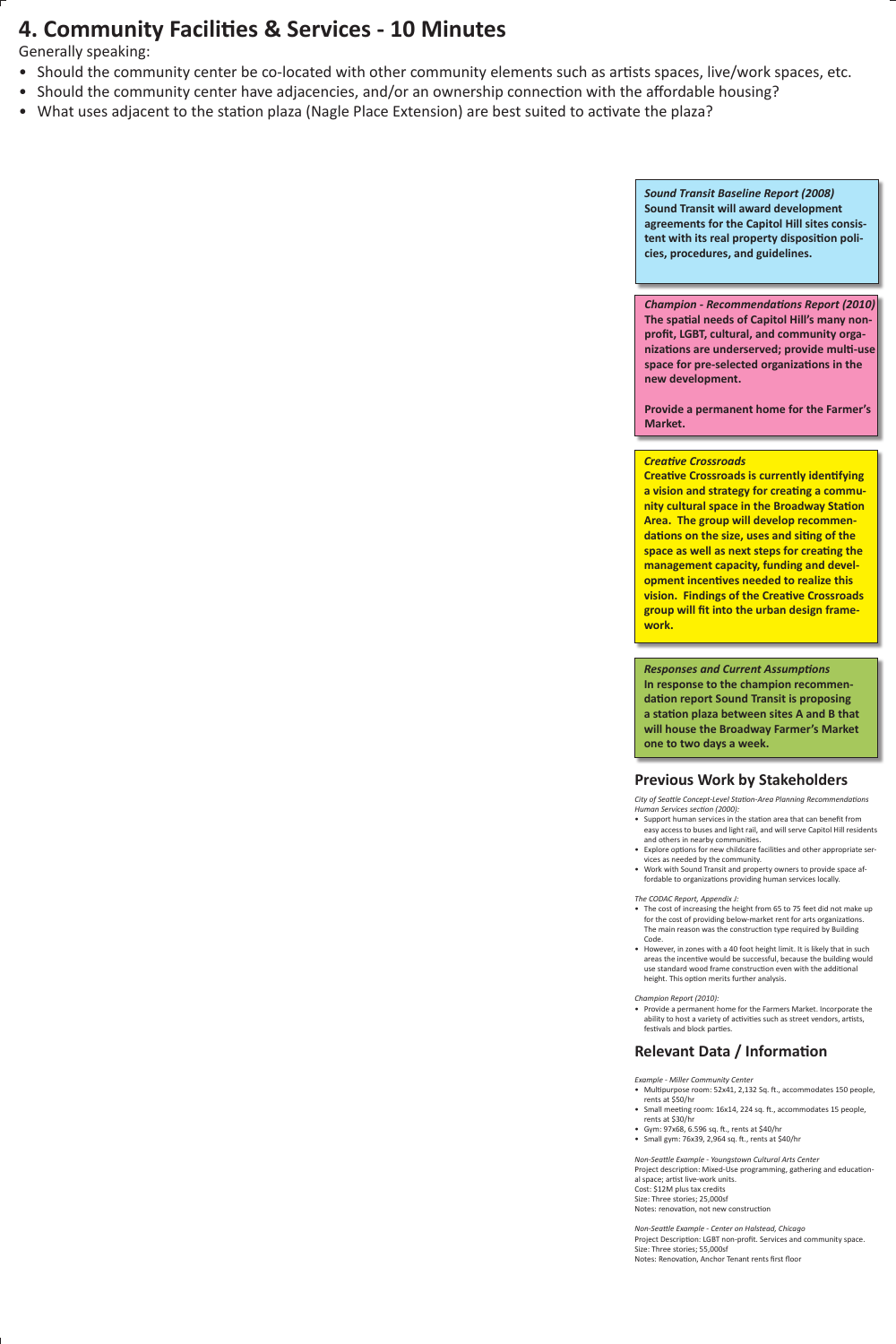# **5. Parking – Bikes and Cars - 10 Minutes**

- Should there be a central bicycle parking facility? If so where? What types of bicycle users should it accommodate?
- About how much auto parking should be provided in the TOD and how should it be allocated?
- How can auto parking provided in the TOD building be decoupled from residential and commercial units?
- Should there be an auto parking maximum?

*Sound Transit Baseline Report (2008)* **Sound Transit involvement in the development of public parking (as part of a TOD project) is inconsistent with its transit mission and is not financially feasible. However, the TOD sites will include tenant parking and developer incentives to car parking.**

*City of Seattle Concept-Level Station-Area Planning (2000):*

- Parking is a critical need and opportunity.
- Incorporate parking for the business district in the redevelopment.
- Provide a permanent, predictable, affordable parking supply.
- Use the less desirable areas of the site (especially below-grade) for parking.

- Sound Transit intends to limit total parking inventory at its sites and to develop limited underground parking for site tenants and retail.
- Sound Transit will encourage/require developers to provide alternatives to reduce car parking.
- The exact amount and configuration of parking will ultimately be determined through the developer proposal and design process.
- Establish policies that prioritize parking for residents and retail and discourage commuter parking, allow shared parking among developments, separate parking costs from building rent costs, and implement transportation demand management.
- Supply bike parking at station entrances to accommodate passenger demand and increase transit ridership. Mark bike routes and improve the condition of existing facilities to increase access to the station.
- Support the existing car sharing program and encourage greater participation.

*The BEVAA observed and recommended (2006):*

*The Community Forum Process (2009):*

• Joule Building: 357 parking stalls for: 292 parking stalls for 295 residential units = .99 stalls / unit 65 commercial stalls for 30,000sf retail = 2.2 stalls / 1,000 sf retail

*The Champions Report (2010):*

- Encourage creative approaches to minimize demand for automobile parking on the sites. Sound Transit has identified many of these strategies, among others, in the Capitol Hill Station TOD Baseline Report.
- Explore creative options to expand bicycle storage and increase bi-• cycle access including: high-density bicycle stacking; replacing some street parking with their new on-street bike parking; ground floor area for a Bike Station; hourly bike rental system for Capitol Hill etc.

### **Previous Work by Stakeholders**

*Champion - Recommendations Report (2010)* **Encourage developers to propose a very low parking ratio and explore opportunities to share parking between the ST parcels and between uses. Where feasible, aggregate parking for multiple buildings in a shared location.Explore an appropriate maximum ratio or number of parking spaces for the sites.**

#### **Relevant Data / Information**

*Responses and Current Assumptions* **Recent Sound Transit site plans show potential access to below grade parking via John St., and possible below grade parking under site A and possibly site B. Commercial lenders often require parking be included in conventional financing structures.** 

*Underground Parking Construction Costs:* \$25,000 - \$30,000 / space

*Recent Broadway Developments Vehicle Parking Ratios:*

- The Broadway Building Total Spaces: 166 Retail: 21 spaces (.64 spaces/1,000sf retail) Residential: 110 spaces (1.2 spaces / unit) Student Housing: 24 spaces (1.1 spaces / unit) Office: 11 spaces (.6 spaces / 1,000sf office)
- Brix Building:

150 total parking stalls for 141 residential units and 7,765sf retail.

*Bicycle Parking Facility Options:*

- SDOT Ongoing Bicycle Station Work: Westlake Hub - 2011 implementation. 50 bike secure parking. 2011 planning and design of bicycle facilities at King Street / ID Station, Capitol Hill LR Station, and Husky Stadium Station.
- Private In-Building Bicycle Stations
- Covered / Secure Outdoor Bicycle Parking

*Bicycle Parking Facility Examples:* Bikestation (Washington DC)

- 1,600sf with 130 indoor and 20 outdoor bike spots
- Retail store and repair shop, changing rooms, lockers, and bike rental
- Key card access for members

Bike Arc - Modular Secure Bicycle Parking Structure

- Adaptable from 16 to 60+ bikes per unit
- Maximum width is 14' with standard length per unit

Mobis Secure - Secure Bike Module - Covina, Ca

- $\cdot$  10' x 25' = 250sf. Holds 36 bikes per module.
- \$8/month pay to park.

The Dero - uncoverd on street bike parking rack

•  $\sim$  18' x 5.5' = 100sf. Holds 14 bikes.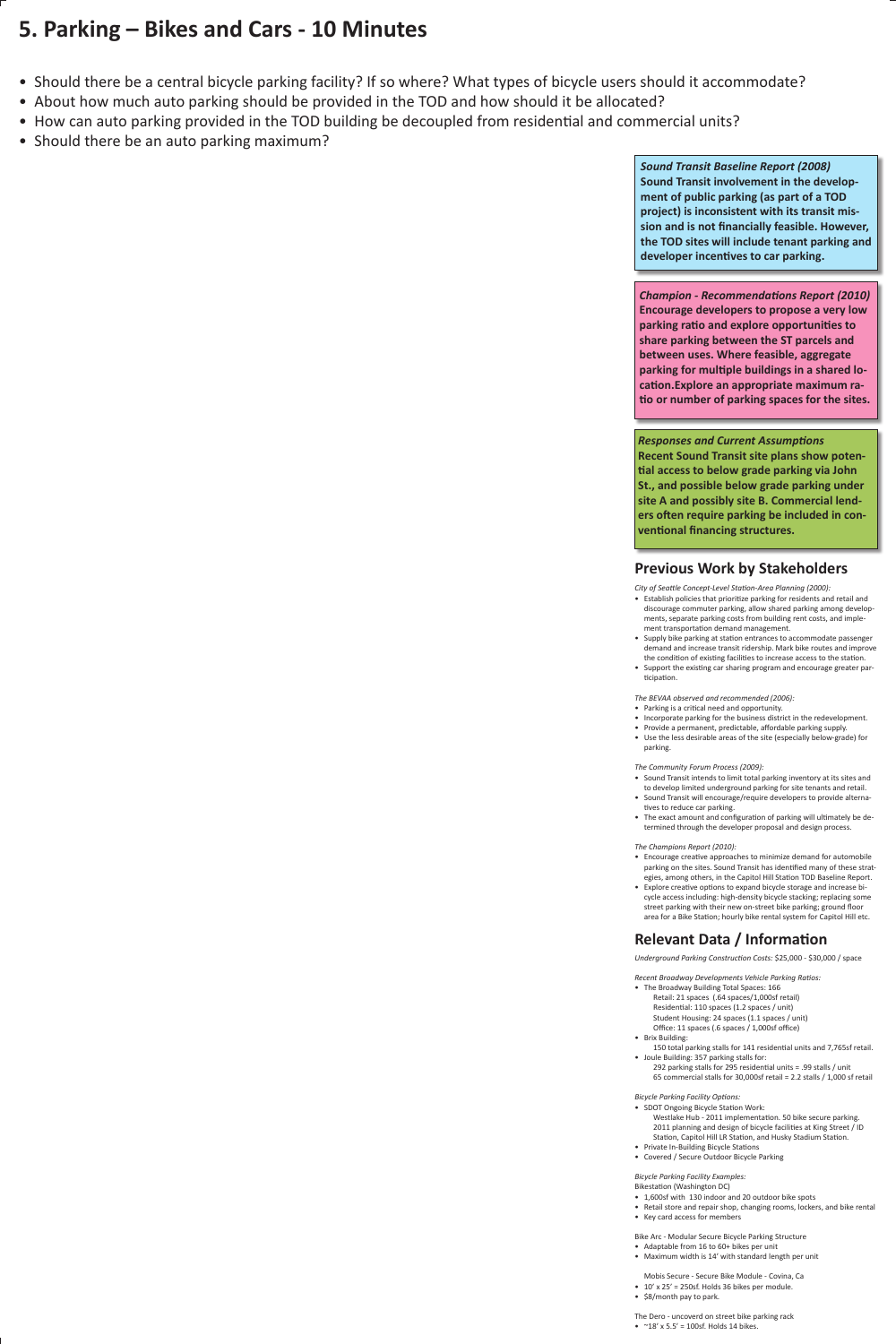# **6. Master Planned or Individual Sites - 10 Minutes**

To what extent do you envision the redevelopment around the station area as:

- A single, master planned development with extensive integration of uses and design across the 4 infill sites?; or
- A cluster of separate infill projects within a general framework?

*Sound Transit Baseline Report (2008)* **Sound Transit confirmed that the 4 (or possibly 5) separate TOD sites work well with proposed RFQ/RFP approach, construction phasing and likely development specializations.**

*Champion - Recommendations Report (2010)* **Sound Transit's centrally located parcel assemblage for Transit Oriented Development (TOD) adjacent to the Broadway Station presents a unique opportunity of progress for the Capitol Hill community. Development needs to respond to neighborhood priorities and set a precedent in high-quality architecture and urban design on Capitol Hill.** 

*Responses and Current Assumptions* **The top of the station box will be a separate tract and remain in Sound Transit ownership. Sound Transit is working with the City Attorney's Office to explore possibilities to bind site, use, and design concepts for a coordinated development.** 

Sound Transit's five parcels total 70,000 square feet of commercial real estate, excluding the top of the station box. While Sound Transit will issue individual Request for Qualifications and Requests for Proposals for these sites, Sound Transit believes the interrelationships of the sites to the neighborhood would be well-served by over-arching land use approval.

Several land use regulatory models exist for coordinated planned area developments including:

- Property Use and Development Agreement (PUDA)
- Planned Community Developments (PCD) currently limited to sites in downtown, but potentially applicable to the Capitol Hill station area.
- Provisions in state law allowing a Development Agreement.

Sound Transit is working with the City Attorney's Office to identify if there is an opportunity to create a land use process to bind site, use, and design concepts into an overall approval. Sound Transit advocates that this will ensure overall and individual parcel redevelopment as envisioned by the community, the City and Sound Transit, thereby providing regulatory predictability for future individual parcel approvals, Master Use Permits (MUPs), once property transactions occur.

### **Relevant Data / Information**